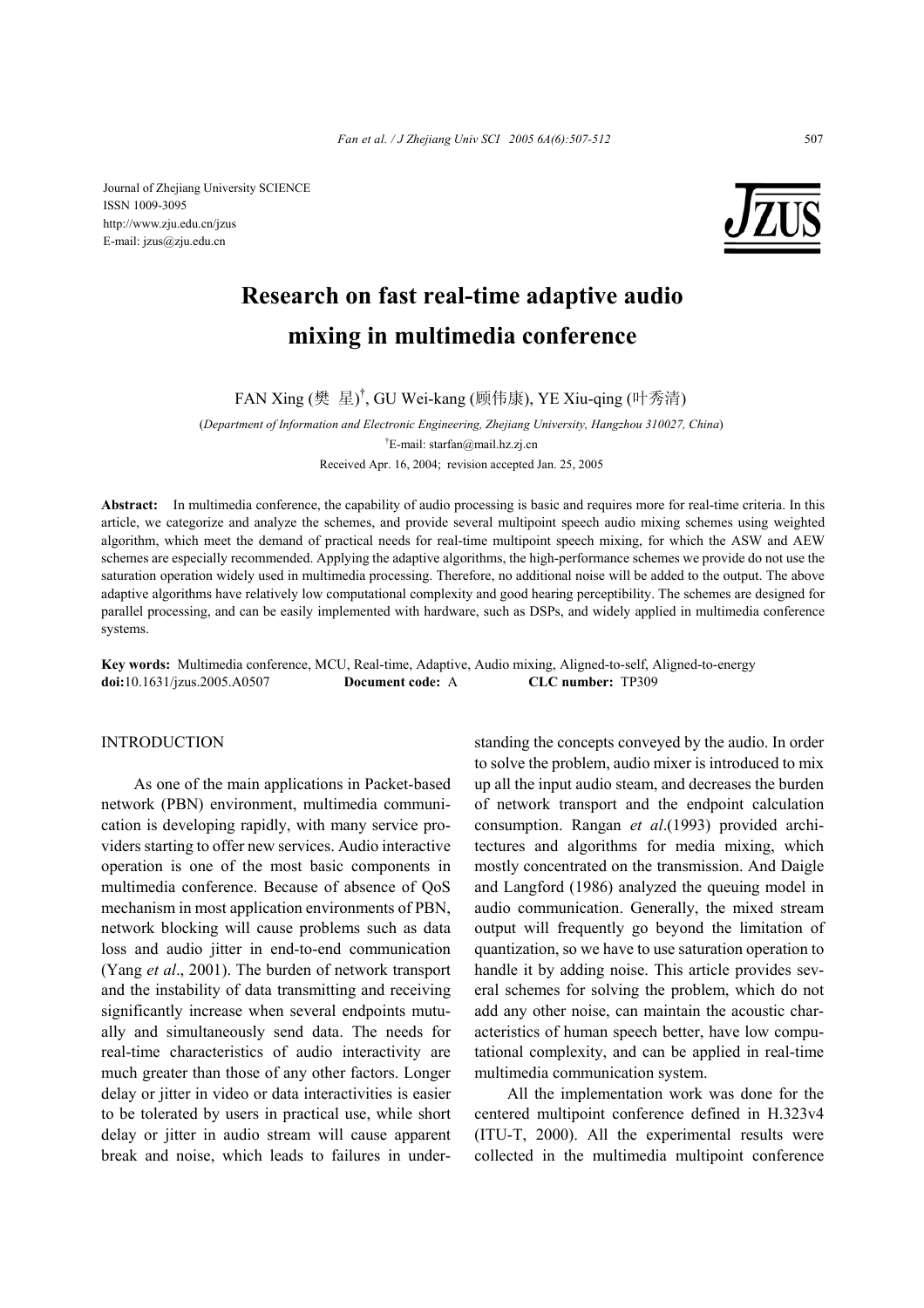system prototype we implemented.

### MODEL OF AUDIO MULTIPOINT PROCESSOR

According to H.323v4 Standard Recommendation from ITU-T (2000), a Multipoint Control Unit (MCU) can be divided into two core modules: Multipoint Controller and Multipoint Processor (MP). MP can be categorized into Video MP, Audio MP (AMP) and Data MP. We concentrate on AMP, which consists of Audio Encoder, Audio Decoder and Audio Mixer (AM). Fig.1 describes the general model of AMP. In an AMP, *K* independent conferences are supported. Each conference has a corresponding Audio Processing Unit (APU), the *i*th APU has *Mi* input and *Ni* output, as shown in Fig.2.



## SPEECH CODEC RECOMMENDATION IN MULTIMEDIA CONFERENCE

In a centralized conference, each terminal establishes unicast connection to the MCU, sends data to and receives data from the MCU. H.323 recommends several speech codec schemes. They are G.711, G.722, G.723.1, G.728 and G.729. We know that all

their input and output are mono and 16 bits-sampling. For G.722 the sampling rate is 16 kHz, and those of all the others are 8 kHz.

The input of AM is the raw audio data after decoding, and the output is the raw audio data after audio mixing.

We assume that there are *Mi* endpoints in the *i*th conference. At time *t*, the *j*th  $(j=1, 2, ..., M_i)$  speech decoded output is indicated by  $a_j^i(t)$ , whose value domain is  $[-2^{Q-1}, 2^{Q-1}-1]$ , where *Q* is the number of sampling bits. We want  $N_i+1$  output after audio mixing, in which the  $k$ th  $(k=1, 2, ..., N_i)$  output is indicated by  $b_k(t)$ . In practical application, we take  $N_i = M_i$ . Then  $b_{N+1}(t)$  indicates the output of mixing of all the *Ni* input audio streams and all the others are the output of mixing of all the input audio streams excluding the corresponding input. Apparently, after mixing, we have  $N_i$  of  $N_i$ <sup>−1</sup> mixing output and only one of  $N_i$ mixing output. All  $b_k(t)$  must have the value domain  $[-2^{Q-1}, 2^{Q-1}-1]$ , so we have to use saturation operation to handle the case when  $b_k(t)$  is out of bounds.

#### AUXILIARY PROCESS FOR AUDIO MIXING

We use the Real-time Transport Protocol (RTP) (Schulzrinne *et al*., 1996) to encapsulate the data when the encoded audio streams from participants are sent to the MCU continuously. Because there are data loss and later-sent-earlier-arrive problems, and the ununiformity of the audio stream source, there must be data loss, jitter and wrong order of data clip received in the audio data on the MCU. We use the technique of Jitter Buffer (JB) to solve the problem. In Fig.2, the JB Modules are implemented by using this technique. The buffered encoded audio stream is decoded by the speech codec and passed to the mixer. The mixed audio stream must be encoded by the codec and then sent to the terminals.

In the models provided by this article, different kinds of encoders and decoders can be used at the same time in an application system. So we can see that the APU can do both audio mixing and transcoding.

Because there are two sampling rates in the speech input, we should do resampling before the mixing process.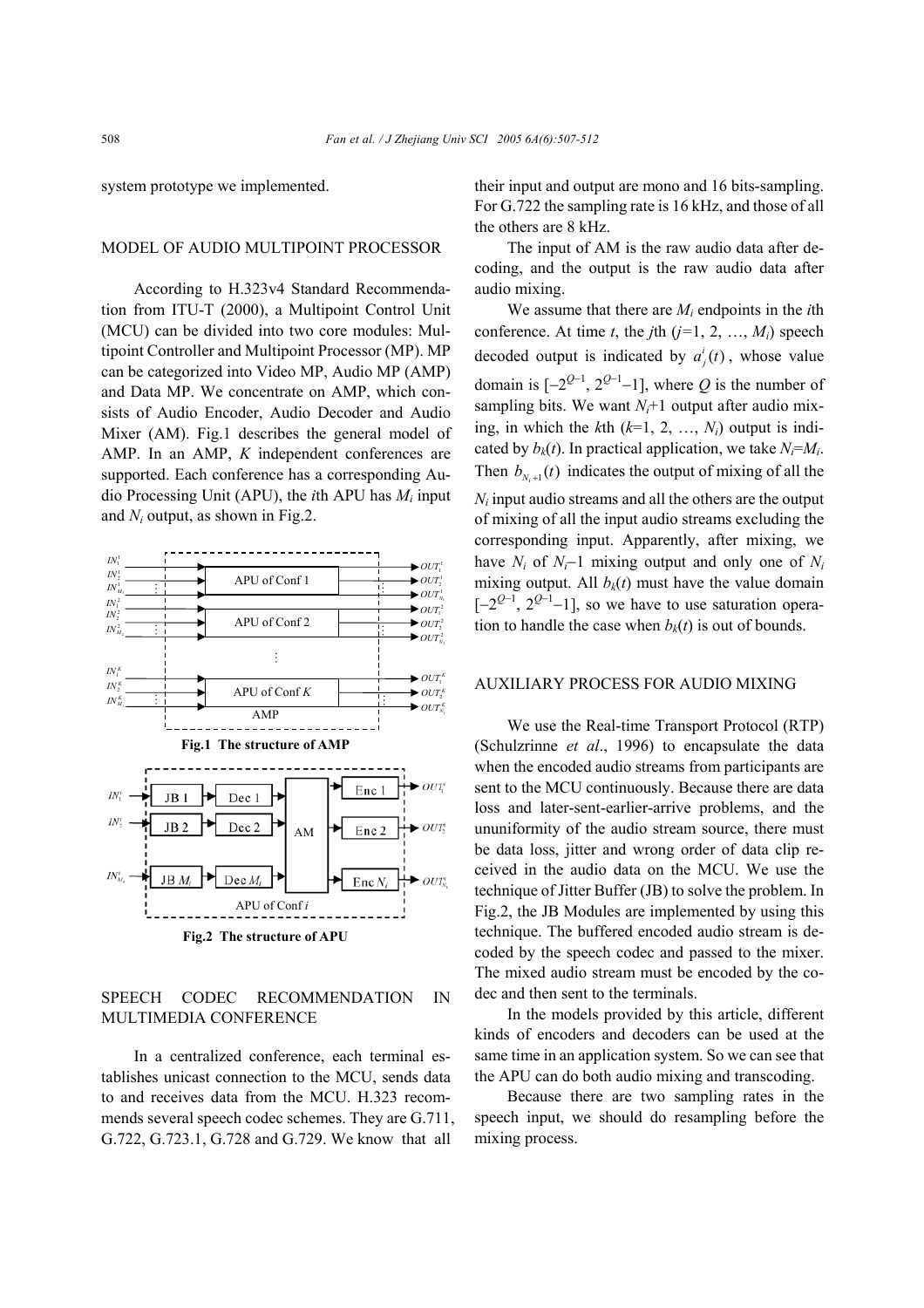## ADAPTIVE REAL-TIME AUDIO MIXING **SCHEMES**

Mixer is the core module in AMP. In practical occasion, if there are only two participants in a conference, we just make it do Full-Duplex Transmission. If more than 3 people take part in the conference, switched transmission or mixing should be introduced.

We have two strategies for switched transmission. One is to transmit all the audio streams from other endpoints to the destination; the other is to set up a kind of regulation to determine which stream should be transmitted. Both of the strategies have obvious defects. The first one adds much burden to network transmission. The problem can be solved by using multicast transport, which is not supported in many cases. The second one cannot support many participants in one conference, because if there are many participants speaking simultaneously in a discussion, the system performance will be slow and the audio streams will be switched so frequently that the listeners cannot distinguish the speeches.

Real-time audio mixing is a good way out. We know the audio mixing process is simply the linear combination of each source pressure wave (González and Abdel-Wahab, 1998). However, the digital audio signals have the quantization limitation, so we can see there may be overflow after doing the sum. Generally, we check the overflow, and do saturation operations. That is, if the result is greater than the upper boundary, it will be set to the upper boundary; if it is less than the lower boundary, it will be set to the lower boundary. However, the operation affects the characteristic of the audio stream in time domain, so new noise is added. This is the reason why the noise occurs. What is more, while the number of participants increases, the noise increases. Experiments proved that when more than 4 participants are in one conference, the mixing result is unacceptable.

To solve the problem, five real-time adaptive audio mixing schemes are introduced. They are Align-to-Average Weighted (AAW) scheme, Align-to-Greatest Weighted (AGW) scheme, Align-to-Weakest Weighted (AWW) scheme, Align-to-Self Weighted (ASW) scheme and Align-to-Energy Weighted (AEW) scheme. We use weighting methodology to do the process. Generally,

we define  $w_i^i(t)$  as the corresponding weight of  $a_j^i(t)$ . Then we have the general calculation formula,

$$
b_k^i(t) = \sum_{j=1, j\neq k}^{M_i} w_j^i(t) a_j^i(t) / \sum_{l=1, l\neq k}^{M_i} w_l^i(t)
$$
  

$$
b_{M_i+1}^i(t) = \sum_{j=1}^{M_i} w_j^i(t) a_j^i(t) / \sum_{l=1}^{M_i} w_l^i(t)
$$
 (1)

For AAW, we can see from the name that we just define the weight as the same value as  $w_i^i(t) = 1/M_i$ , then we have,

$$
b_{k}^{i}(t) = \frac{1}{M_{i}-1} \sum_{j=1, j \neq k}^{M_{i}} a_{j}^{i}(t), b_{M_{i}+1}^{i}(t) = \frac{1}{M_{i}} \sum_{j=1}^{M_{i}} a_{j}^{i}(t) \quad (2)
$$

Though noise will not be added when this scheme is used, yet all the streams taking part in the mixing are attenuated (Tu *et al*., 2002), so the output is consequently attenuated. If one stream taking part in the mixing has very low level, the result will be pulled down. If more than 4 streams take part in the mixing, the level of the output is weak. This is the limitation of AAW scheme.

In AGW scheme, the choice for  $w_i^i(t)$  is based on the amplitude of the corresponding audio stream. The scheme provided in Yang *et al*.(2001) belongs to this category. We have done some modifications to the scheme to develop a new one. We define  $\overline{TotalMax}$ <sup>*i*</sup> as the maximum value of all buffers, and *MixedMax*<sup>*i*</sup> as the greatest value of  $b_k^i(t)$  resulted from Eq.(2). Then we have,

$$
b_k^{i}(t) = b_k^{i}(t)\mu^{i} \overline{TotalMax}^{i} / \overline{MixedMax}^{i}
$$
 (3)

where  $\mu^i$  is a factor used to adjust the amplitude value of  $b_k^{\prime\prime}(t)$  and is chosen from a neighbor domain of the absolute value of  $\overline{TotalMax}^i / \overline{MixedMax}^i$ , and is in the range of a buffer. This scheme adaptively adjusts the mixing results. However, there are still cases of overflow. So after the process using Eq.(3), we should still do overflow-check and saturation operation. Though the results from AAW are exaggerated by a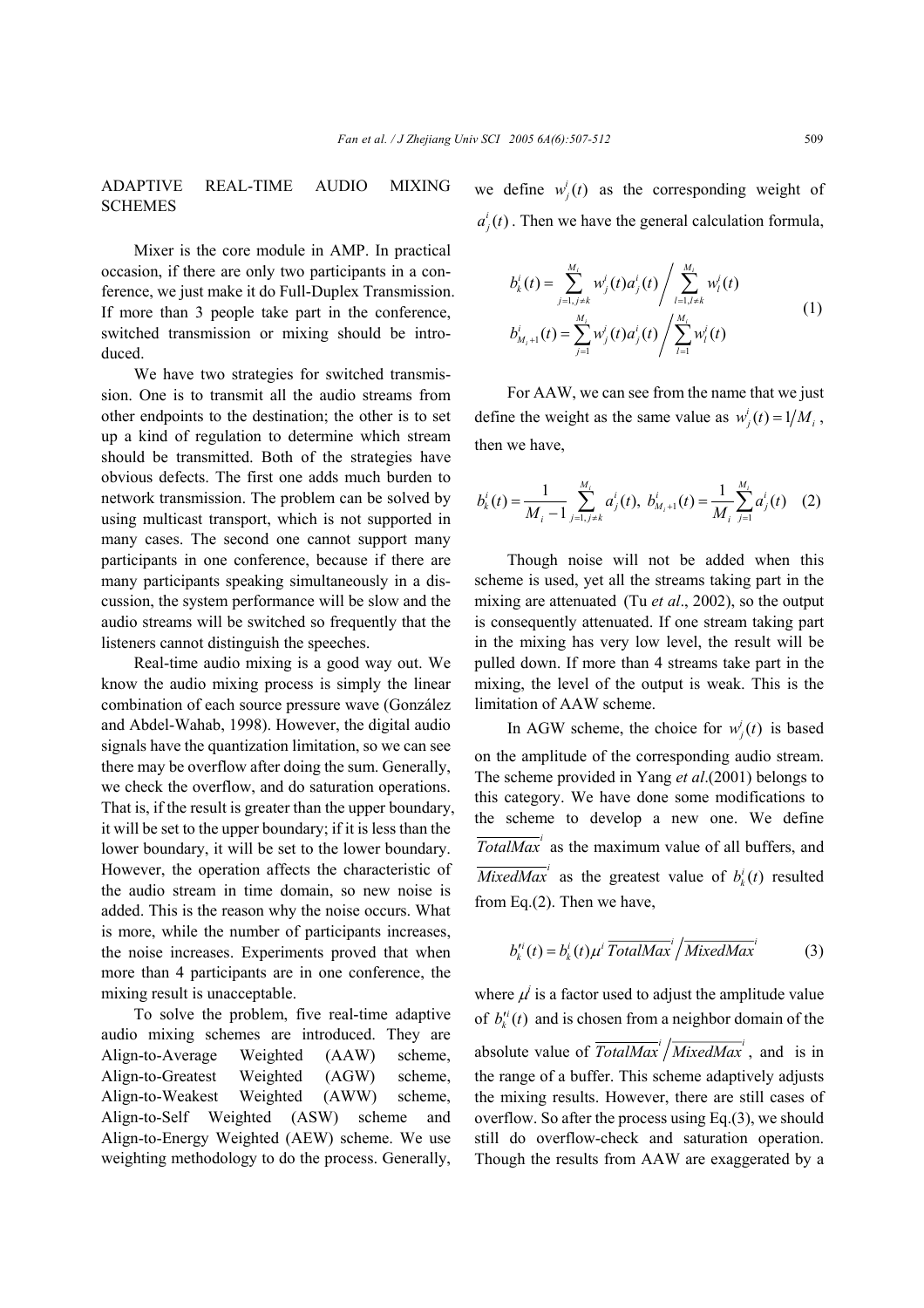factor selected according to partial characteristics, new noise is still added from the point of view of the whole process. In case that one stream is very weak, the output waveform will be greatly distorted, as shown in experimental results.

The way AWW scheme behaves is opposite to that of AGW. The exaggerating factor is selected according to the weakest one. The advantage is to amplify the weaker streams in the mixing process, but there is still noise added. The processing procedure and computation time consumption of AWW is similar to that of AGW.

In ASW scheme, we consider the characteristics of each input audio stream separately. We choose the weight from their own amplitude, then we have,

$$
w_j^i(t) = \left| a_j^i(t) \right| \left/ \sum_{p=1}^{M_i} \left| a_p^i(t) \right| \tag{4}
$$

We substitute Eq.(4) for the weight in Eq.(1), then we have

$$
b_{k}^{i}(t) = \sum_{j=1, j \neq k}^{M_{i}} \left( \left[ a_{j}^{i}(t) \right]^{2} \text{sgn} \left[ a_{j}^{i}(t) \right] \right) / \sum_{l=1, l \neq k}^{M_{i}} \left| a_{l}^{i}(t) \right|
$$
  
\n
$$
b_{M_{i}+1}^{i}(t) = \sum_{j=1}^{M_{i}} \left( \left[ a_{j}^{i}(t) \right]^{2} \text{sgn} \left[ a_{j}^{i}(t) \right] \right) / \sum_{l=1}^{M_{i}} \left| a_{l}^{i}(t) \right|
$$
\n(5)

where  $sgn(\cdot)$  is the sign function. We just make sure that the sum of the energy of the input streams cannot be zero. If the sum of the energy is zero, it indicates that all the input streams have the level of zero, so it is not necessary to do mixing.

We have designed a processing model for the audio mixing algorithm shown in Fig.3. We can see that the scheme is well optimized. From  $a^i_j(t)$  we first calculate  $\overline{SG}'_i(t) = \text{sgn} (a^i_i(t))$ . Then, we have  $\overline{AB}^i_j(t) = a^i_j(t) \overline{SG}^i_j(t)$ . Afterward, we calculate  $\overline{SO}_{j}^{i}(t) = a_{j}^{i}(t) \overline{AB}_{j}^{i}(t)$ . Using the results we got from the former computation, we have  $\overline{SAB}^i(t)$  and  $\overline{SSQ}^{i}(t)$  using Eq.(6). The result of dividing them is  $b_{M_t+1}^i(t)$ .  $\overline{SAB}^i(t)$  and  $\overline{SSQ}^i(t)$  respectively remove the corresponding value of the same audio stream.



 **Fig.3 Optimized ASW model**

After the division of the two values, we have all the other mixing results whose echo is removed.

$$
\overline{SAB}^{i}(t) = \sum_{j=1}^{M_{i}} \overline{AB}^{i}_{j}(t), \ \overline{SSQ}^{i}(t) = \sum_{j=1}^{M_{i}} \overline{SQ}^{i}_{j}(t) \tag{6}
$$

The scheme is designed for parallel computation and can be easily implemented by DSPs, and make full use of the parallel computing capability. If in IA32 platform, we can use SIMD instruction set to do the optimization, the system will have much better real-time performance.

If we choose the weight from the energy value of the input streams, then we have AEW scheme.

$$
w_j^i(t) = \left[a_j^i(t)\right]^2 / \sum_{p=1}^{M_i} \left[a_p^i(t)\right]^2 \tag{7}
$$

$$
b_{k}^{i}(t) = \sum_{j=1, j \neq k}^{M_{i}} \left[ a_{j}^{i}(t) \right]^{3} / \sum_{l=1, l \neq k}^{M_{i}} \left[ a_{l}^{i}(t) \right]^{2}
$$
  
\n
$$
b_{M_{i}+1}^{i}(t) = \sum_{j=1}^{M_{i}} \left[ a_{j}^{i}(t) \right]^{3} / \sum_{l=1}^{M_{i}} \left[ a_{l}^{i}(t) \right]^{2}
$$
\n(8)

This scheme has more computational complexity, and actual mixing results similar to those of the ASW scheme. Since there are cubic computations, the time consumption and storage consumption are greater than those of ASW scheme. So we tend to use ASW scheme in practical application.

#### EXPERIMENTAL RESULTS

In last section, we list the experimental results of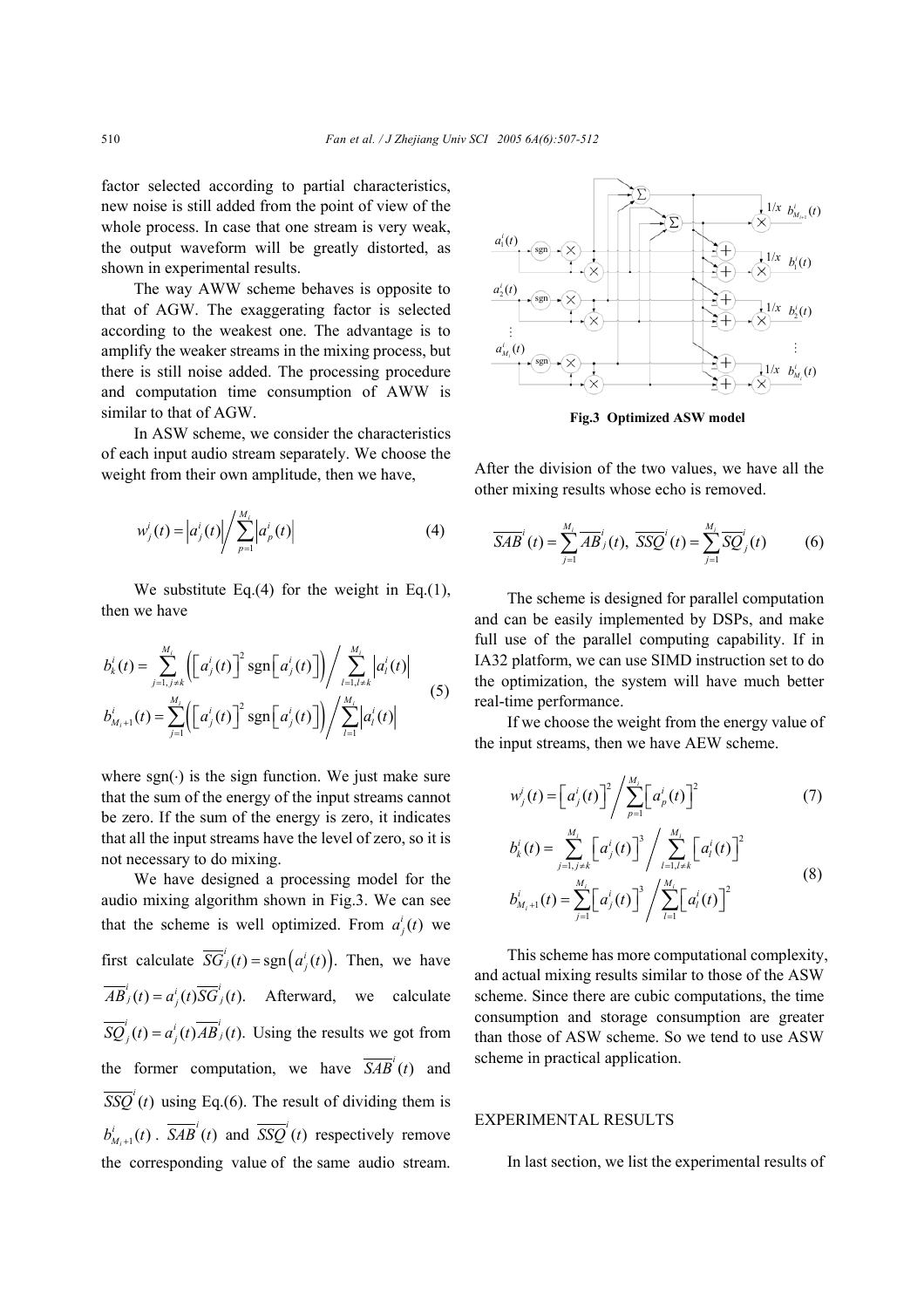the five schemes. Since AWW is similar to AGW, we do not make it an individual item in the experiments.

First, we analyze the output waveform and the influence on hearing perceptibility. Figs.4a and 4b are the input streams. Figs.4c~4f respectively show the output of AGW, ASW, AEW and AAW. It is obvious that Fig.4e is similar to Fig.4d, and Figs.4d and 4e are much better than Fig.4c. Fig.4f has the weakest waveform, since there is attenuating effect in the computation for average values. The outputs shown in Figs.4d and 4e are closer to the inputs. The output shown in Fig.4c is obviously distorted, because it depends on the partial statistical characteristics. Though Fig.4f is similar to the inputs in waveform, the amplitudes of the stream are attenuated.



**Fig.4 Waveform of experimental input and output. (a) 1st input; (b) 2nd input; (c) Output of AGW; (d) Output of ASW; (e) Output of AEW; (f) Output of AAW** 

In the experiment on subjective hearing perceptibility, the output of ASW scheme is a little bit better than that of AEW because the average energy from the output of ASW is a little bit lower than that of AEW. But obviously, the computational time consumption of AEW scheme is greater than that of ASW. The output of AGW scheme is the worst, but is still acceptable. The output of AAW is medium, but it has the lowest energy level in the whole experiment. Therefore, its resolution for hearing perceptibility is degraded.



**Fig.5 Time consumption comparison**

According to the results and analysis above, we concentrate on ASW scheme. We do the performance test for ASW scheme and use Intel<sup>®</sup> VTune<sup>™</sup> Performance Analyzer 7.0 to do the profiling. We ran our test program on an Intel Pentium IV 1.8 G PC with 512 MB memory. We could see the time consumption of AMU Simple Combined Model which simply uses an AMU of single output, and that of Optimized ASW Model. The *y*-axis unit is microsecond, and the *x*-axis indicates the participant's number. Fig.5 shows the time consumption increases quickly with the increase of the number of participant, and that the time consumption performance of Optimized ASW Model is much better. The time consumption of optimized ASW Model is very near to that of a single AMU. The time consumption has linear relationship with the number of participants. And the Optimized ASW Model has good performance when the number of participants ranges from 3 to 16, so it can be widely used in multipoint speech audio mixing application.

#### **CONCLUSION**

The Optimized ASW Model can meet the practical demands not only in general application, but also has good performance on occasions when more participants take part in an audio mixed conference. Because Optimized ASW Model keeps the characteristics of the input audio streams, it provides output with good quality. And it has low computational time consumption and good hearing perceptibility, so it can be used in many real-time multimedia communication applications.